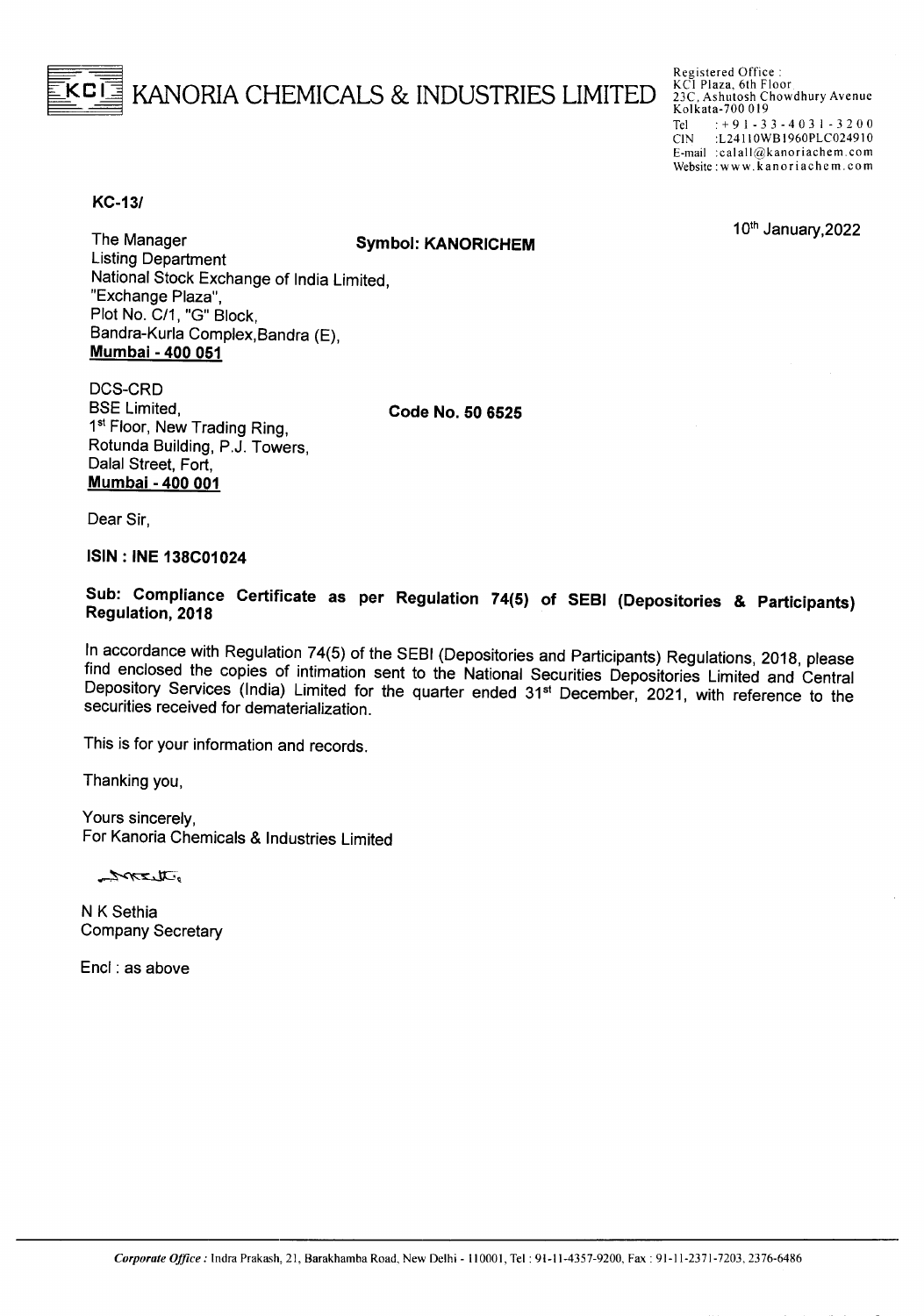## KANORIA CHEMICALS & INDUSTRIES LIMITED

Registered Office: KCI Plaza, 6th Floor 23C. Ashutosh Chowdhury Avenue Kolkata-700 019 Tel:  $+91 - 33 - 4031 - 3200$ CIN :L241I OWB1960PLC0249IO E-mail :calall@kanoriachem.com Website: www.kanoriachem.com

10th January, 2022

*KC-131*

The Manager - Operations National Securities Depositories Ltd. Trade World, A-Wing, 4<sup>th</sup> Floor, Kamala Mills Compound, Lower Parel, Mumbai - 400013

The Manager - Operations Central Depository Services (India) Ltd. Marathon Futurex, A-Wing, 25<sup>th</sup> Floor, NM Joshi Marg, Lower Parel, Mumbai - 400 013

Dear Sir,

ISIN : INE 138C01024

Sub: Compliance Certificate as per Regulation 74(5) of SEBI (Depositories & Participants) Regulation, 2018

In accordance with Regulation 74(5) of the SEBI (Depositories and Participants) Regulations, 2018 for the quarter ended 31<sup>st</sup> December, 2021, we confirm, with reference to the securities received for dematerialization, that:

The securities comprised in the said certificate(s) have been listed on the Stock Exchanges where the earlier issued securities are listed;

The certificates have been mutilated and cancelled after due verification and the name of the Depository has been substituted in our records as the Registered Owner within 15 days of its receipt.

This is for your information and records.

Thanking you,

Yours sincerely, For Kanoria Chemicals & Industries Limited

ستصلحت تلذر

N K Sethia Company Secretary